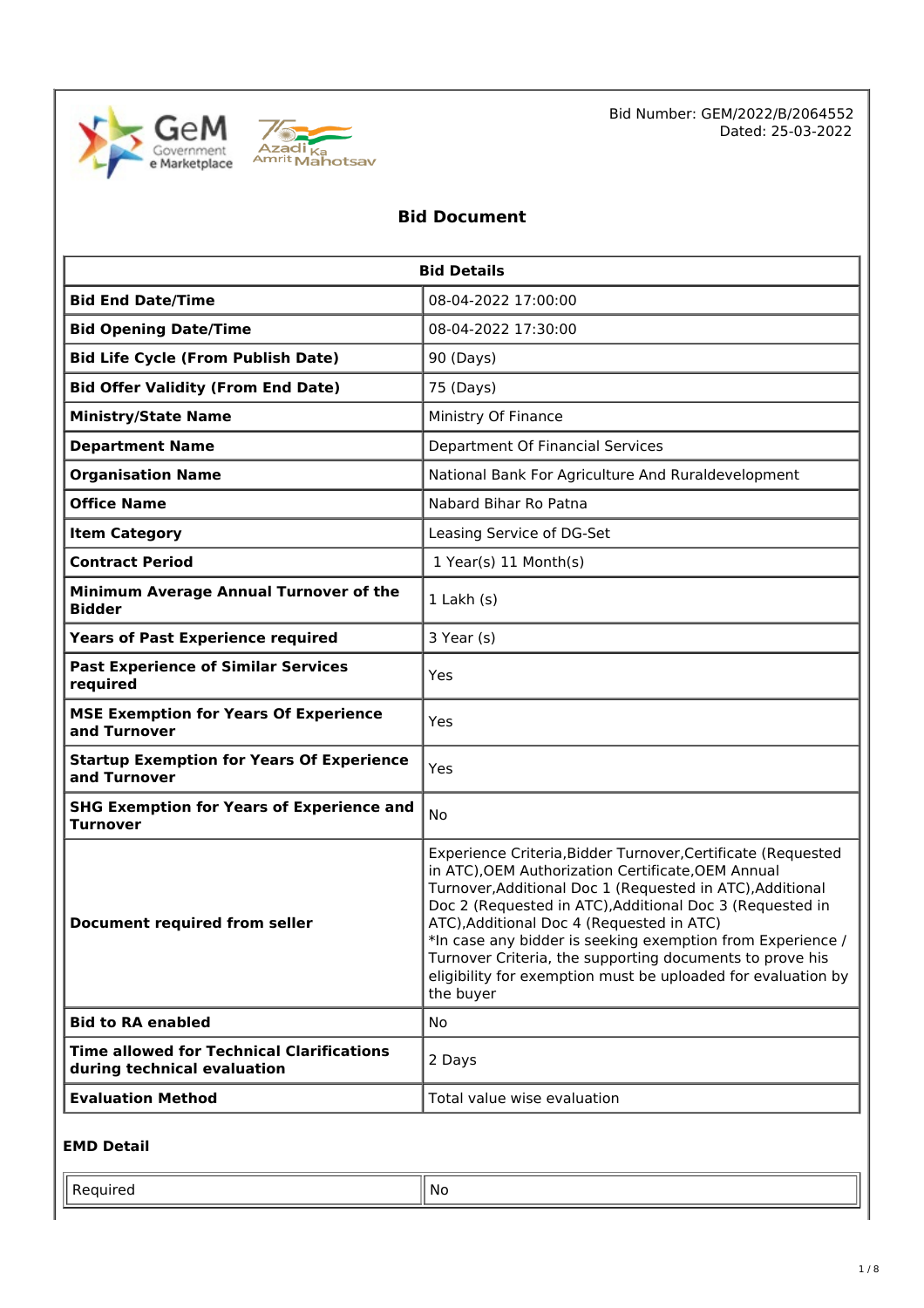## **ePBG Detail**

| Required                       | No  |
|--------------------------------|-----|
|                                |     |
| <b>Splitting</b>               |     |
| Bid splitting not applied.     |     |
| <b>MSE Purchase Preference</b> |     |
| MSE Purchase Preference        | Yes |

1. If the bidder is a Micro or Small Enterprise as per latest definitions under MSME rules, the bidder shall be exempted from the requirement of "Bidder Turnover" criteria and "Experience Criteria". If the bidder is OEM of the offered products, it would also be exempted from the "OEM Average Turnover" criteria. In case any bidder is seeking exemption from Turnover / Experience Criteria, the supporting documents to prove his eligibility for exemption must be uploaded for evaluation by the buyer.

2. If the bidder is a Startup, the bidder shall be exempted from the requirement of "Bidder Turnover" criteria and "Experience Criteria". If the bidder is OEM of the offered products, it would also be exempted from the "OEM Average Turnover" criteria. In case any bidder is seeking exemption from Turnover / Experience Criteria, the supporting documents to prove his eligibility for exemption must be uploaded for evaluation by the buyer. 3. The minimum average annual financial turnover of the bidder during the last three years, ending on 31st March of the previous financial year, should be as indicated above in the bid document. Documentary evidence in the form of certified Audited Balance Sheets of relevant periods or a certificate from the Chartered Accountant / Cost Accountant indicating the turnover details for the relevant period shall be uploaded with the bid. In case the date of constitution / incorporation of the bidder is less than 3-year-old, the average turnover in respect of the completed financial years after the date of constitution shall be taken into account for this criteria. 4. Years of Past Experience required: The bidder must have experience for number of years as indicated above in bid data sheet (ending month of March prior to the bid opening) of providing similar type of services to any Central / State Govt Organization / PSU / Public Listed Company. Copies of relevant contracts / orders to be uploaded along with bid in support of having provided services during each of the Financial year. 5. Purchase preference to Micro and Small Enterprises (MSEs): Purchase preference will be given to MSEs as defined in Public Procurement Policy for Micro and Small Enterprises (MSEs) Order, 2012 dated 23.03.2012 issued by Ministry of Micro, Small and Medium Enterprises and its subsequent Orders/Notifications issued by concerned Ministry. If the bidder wants to avail the Purchase preference for services, the bidder must be the Service provider of the offered Service. Relevant documentary evidence in this regard shall be uploaded along with the bid in respect of the offered service. If L-1 is not an MSE and MSE Service Provider (s) has/have quoted price within L-1+ 15% of margin of purchase preference /price band defined in relevant policy, then 100% order quantity will be awarded to such MSE bidder subject to acceptance of L1 bid price.

6. Past Experience of Similar Services: The Bidder must have successfully executed / completed at least one single order of 80 % of the Estimated Bid Value or 2 orders each of 50 % of the Estimated Bid Value or 3 orders each of 40 % of the Estimated Bid Value for similar service(s) in last three years to any Central / State Govt Organization / PSU / Public Listed Company. Copies of contracts / work orders and documentary evidence of successful execution / completion in support of Past Experience of Similar Services along with names, address and contact details of clients shall be uploaded with the bid for verification by the Buyer.

#### **Pre Bid Detail(s)**

| Pre-Bid Date and Time | Pre-Bid Venue                  |
|-----------------------|--------------------------------|
| 04-04-2022 16:00:00   | I NABARD Regional Office Patna |

**Leasing Service Of DG-Set ( 1 )**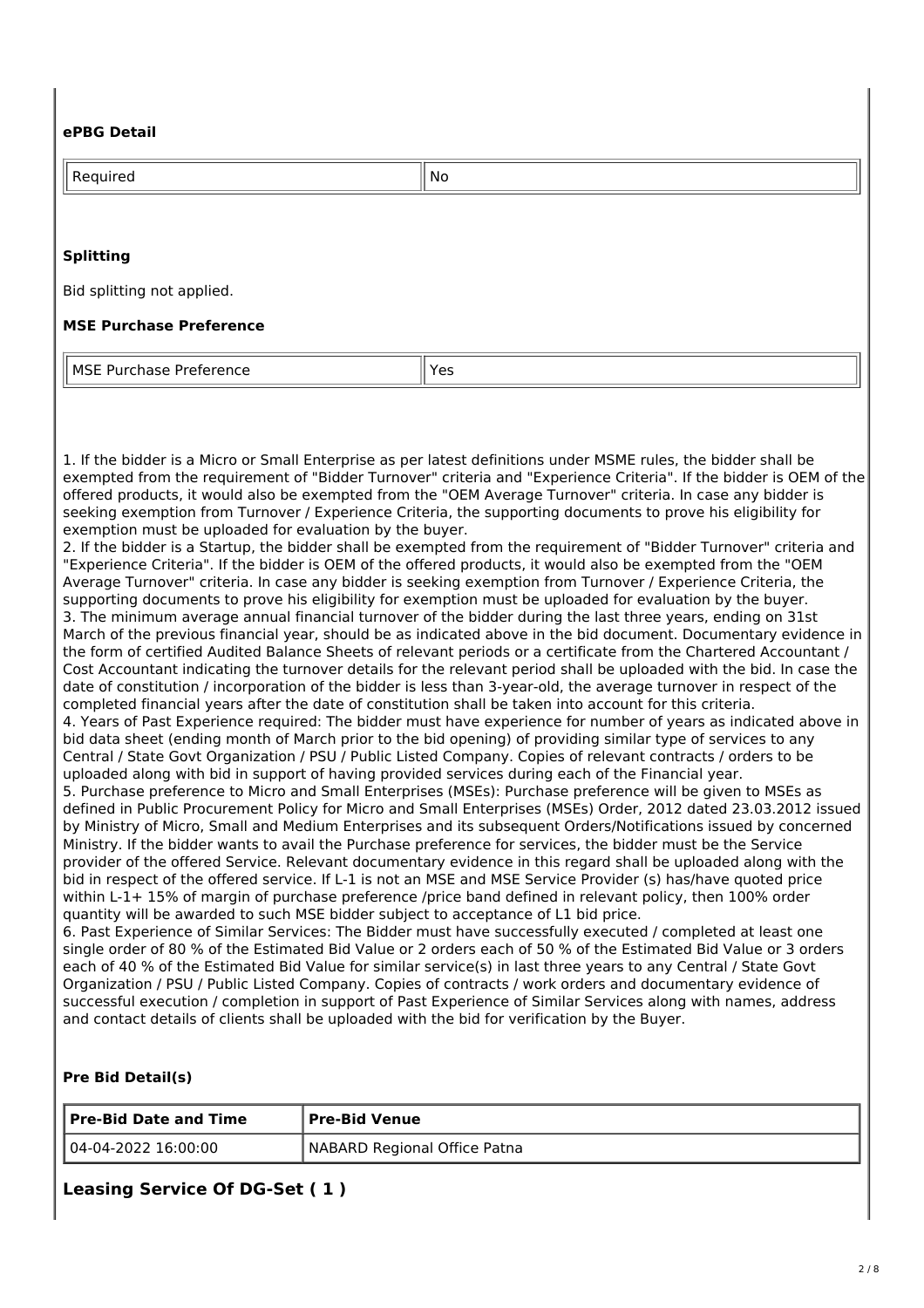## **Technical Specifications**

| <b>Specification</b>                                                                                                   | <b>Values</b>                            |  |  |  |
|------------------------------------------------------------------------------------------------------------------------|------------------------------------------|--|--|--|
| Core                                                                                                                   |                                          |  |  |  |
| Type of Lease                                                                                                          | Dry Lease (Without Fuel)                 |  |  |  |
| Lease Period (in months)                                                                                               | 24                                       |  |  |  |
| Condition of the DG Set                                                                                                | Used                                     |  |  |  |
| Age of the DG Set since Procurement                                                                                    | $\overline{2}$                           |  |  |  |
| Age of the DG Set in running hours                                                                                     | Upto 300 Hours                           |  |  |  |
| <b>Types of Packages</b>                                                                                               | Package 1 (30 Running<br>Hour Per Month) |  |  |  |
| Floor / Basement Number                                                                                                | Upto 4 Floor                             |  |  |  |
| DG Set Rating                                                                                                          | <b>125 KVA</b>                           |  |  |  |
| <b>Voltage Rating</b>                                                                                                  | 415 Volt + 10%                           |  |  |  |
| Output Voltage                                                                                                         | Three Phase 415 VAC, 50<br>Hz            |  |  |  |
| <b>Voltage Regulation Class</b>                                                                                        | VG3                                      |  |  |  |
| Specific Fuel Consumption (gm/kWh)                                                                                     | 265 gm/kwh(Maximum)                      |  |  |  |
| Duty hours for technical manpower/operator                                                                             | 10 hrs/day                               |  |  |  |
| Working Days in a Week                                                                                                 | 5 Days                                   |  |  |  |
| Time Period required for Installation(Days)                                                                            | 10                                       |  |  |  |
| Length of inter-connecting of the exahust pipe/stack and Dg-set exhaust/silencer<br>covered under the scope of service | Upto 10 Meter                            |  |  |  |
| Addon(s)                                                                                                               |                                          |  |  |  |

## **Additional Specification Documents**

## **Consignees/Reporting Officer and Quantity**

| S.No. | Consignee/Reporti<br>ng Officer | <b>Address</b>                                                                           | Number of<br><b>DG SET</b> | <b>Additional</b><br>Requirement |
|-------|---------------------------------|------------------------------------------------------------------------------------------|----------------------------|----------------------------------|
|       | Kameshwar Singh                 | 800001, Maurya Lok Complex,<br>Block "B", 4th and 5th Floor,<br>Dak Bungalow Road, Patna |                            | N/A                              |

# **Buyer Added Bid Specific Terms and Conditions**

1. **Generic**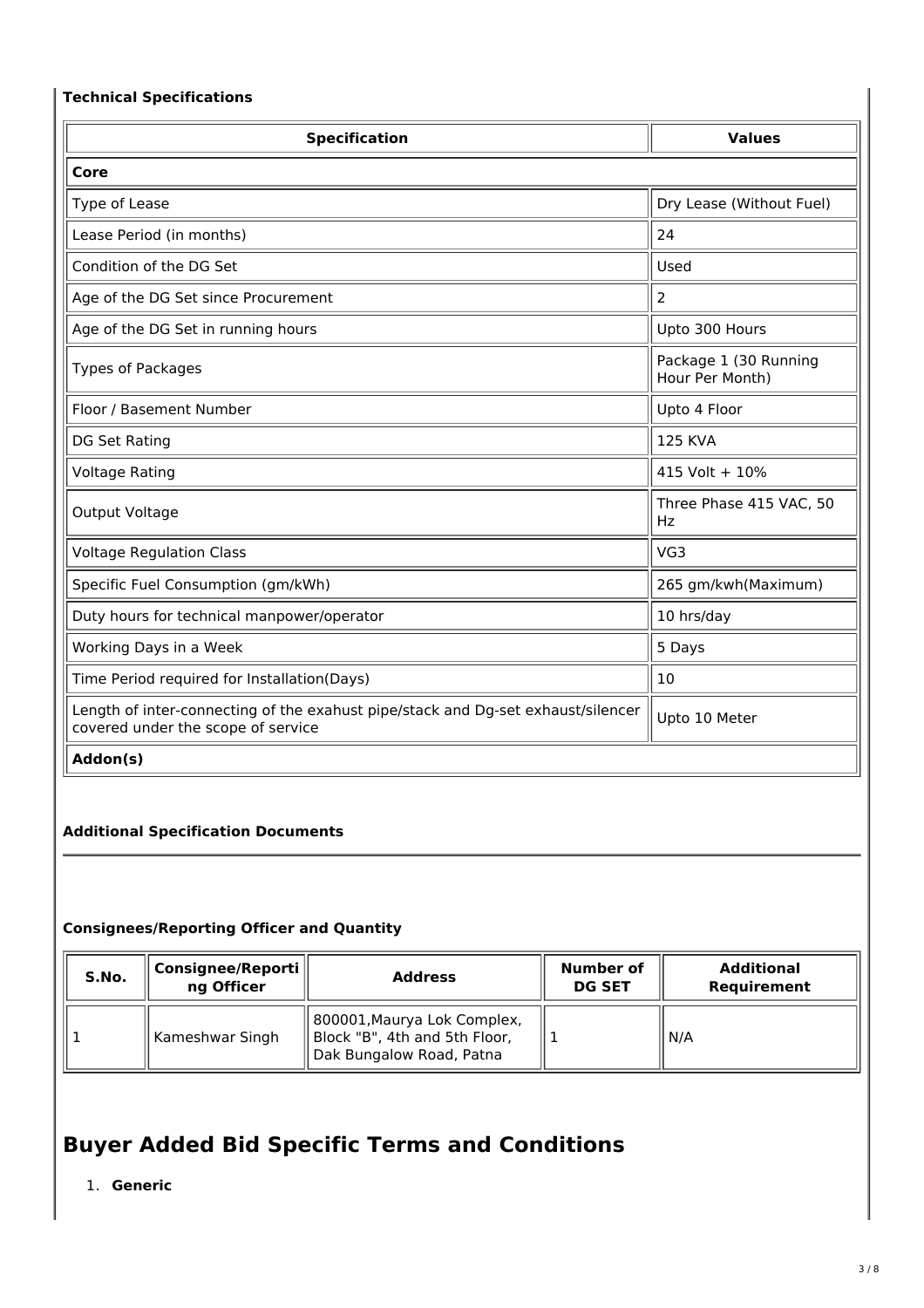After award of contract – Successful Bidder shall have to get Detailed Design Drawings approved from buyer before starting fabrication. Successful Bidder shall submit Detailed Design Drawings for Buyer's approval, within 5 days of award of contract. Buyer shall, either approve the drawings or will provide complete list of modification required in the drawings within 5 days. Seller shall be required to ensure supply as per approved Drawings with modifications as communicated by Buyer. If there is delay from buyer side in approval of drawing– the delivery period shall be refixed without LD for the period of delay in approval of Drawing.

#### 2. **Generic**

Actual delivery (and Installation & Commissioning (if covered in scope of supply)) is to be done at following address NABARD BIHAR REGIONAL 4th & 5th Floor, B Block Maurya Lok Complex Dak Bunglow Road Patna-800001.

#### 3. **Generic**

**Bidder financial standing:** The bidder should not be under liquidation, court receivership or similar proceedings, should not be bankrupt. Bidder to upload undertaking to this effect with bid.

#### 4. **Generic**

Bidders shall quote only those products in the bid which are not obsolete in the market and has at least 1 years residual market life i.e. the offered product shall not be declared end-of-life by the OEM before this period.

#### 5. **Generic**

Bidders are advised to check applicable GST on their own before quoting. Buyer will not take any responsibility in this regards. GST reimbursement will be as per actuals or as per applicable rates (whichever is lower), subject to the maximum of quoted GST %.

#### 6. **Generic**

**Consortium:** In case of Contracts, wherein the seller alone does not have necessary expertise, the seller can form consortium with other sellers for submission of the bid, with one of the consortium company as leader. However, each and every member of the consortium shall be equally responsible for the complete execution of the project contract. An undertaking to this effect is to be uploaded with bid.

#### 7. **Generic**

Duration of the service contract may be extended up to 6 months beyond the initial contract duration (subject to satisfactory performance and mutual consent).

#### 8. **Generic**

**End User Certificate:** Wherever Bidders are insisting for End User Certificate from the Buyer, same shall be provided in Buyer's standard format only.

#### 9. **Generic**

For hazardous chemical/item, all precautionary measure as per regulation from the point of transportation/ handling/ storage/ safety/ health/ environment to be undertaken/ specified before dispatch. During dispatch, proper symbol for the hazard/ MSDS/ Batch No./ date of manufacturing/ Gross Weight/ Net Weight/ shelf Life etc are to be written/ printed/ pasted on the body of the packing.

#### 10. **Generic**

Malicious Code Certificate:

The seller should upload following certificate in the bid:- (a) This is to certify that the Hardware and the Software being offered, as part of the contract, does not contain Embedded Malicious code that would activate procedures to :-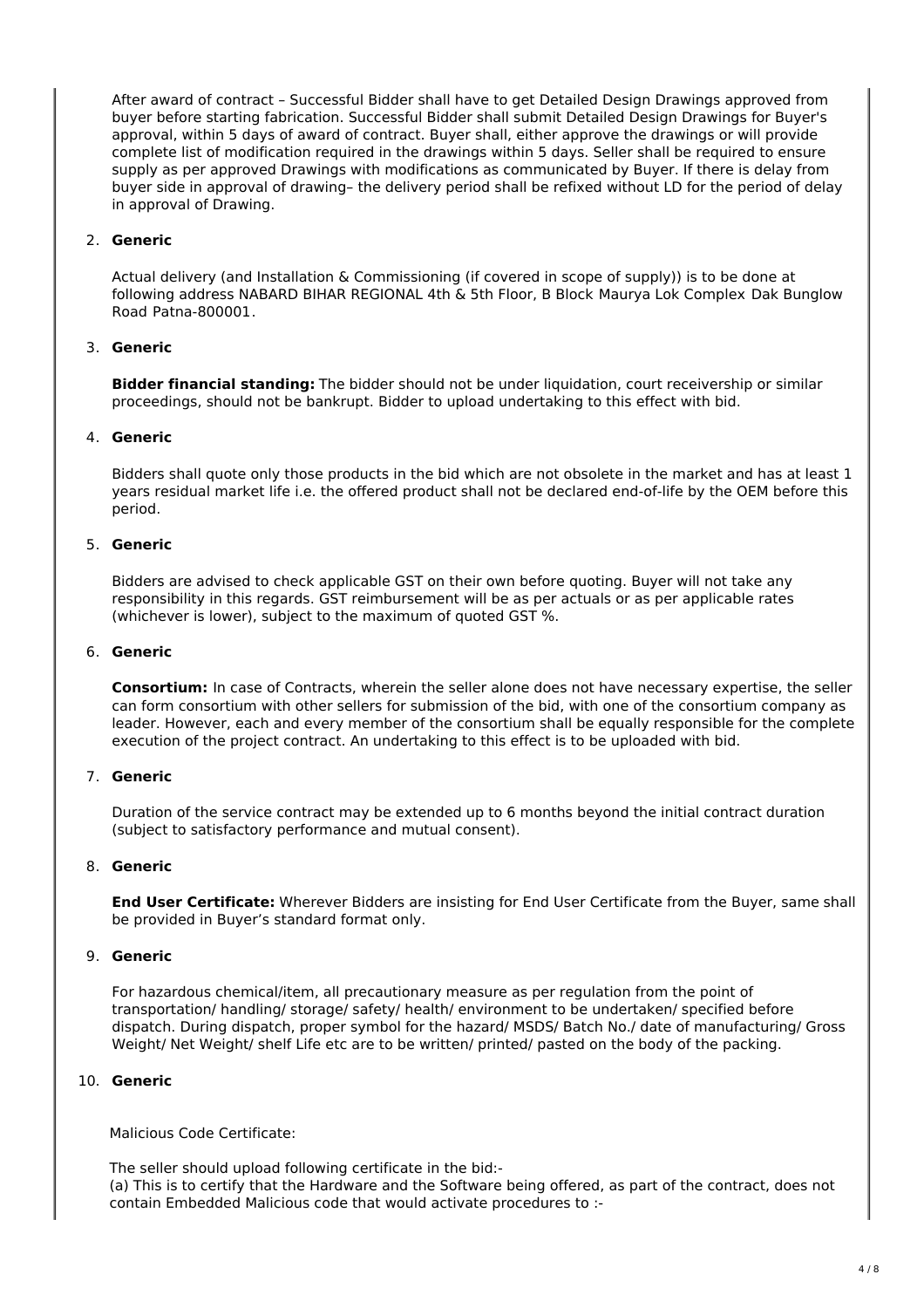(i) Inhibit the desires and designed function of the equipment.

(ii) Cause physical damage to the user or equipment during the exploitation.

(iii) Tap information resident or transient in the equipment/network.

(b) The firm will be considered to be in breach of the procurement contract, in case physical damage, loss of information or infringements related to copyright and Intellectual Property Right (IPRs) are caused due to activation of any such malicious code in embedded software.

#### 11. **Generic**

OPTION CLAUSE: The Purchaser reserves the right to increase or decrease the quantity to be ordered up to 25 percent of bid quantity at the time of placement of contract. The purchaser also reserves the right to increase the ordered quantity by up to 25% of the contracted quantity during the currency of the contract at the contracted rates. Bidders are bound to accept the orders accordingly.

#### 12. **Generic**

Products supplied shall be nontoxic and harmless to health. In the case of toxic materials, Material Safety Data Sheet may be furnished along with the material.

#### 13. **Generic**

Supplier shall ensure that the Invoice is raised in the name of Consignee with GSTIN of Consignee only.

#### 14. **Generic**

**Shelf Life:** The Product to be supplied must have minimum 3 years Shelf Life. On the date of supply, minimum 3 years usable shelf life should be available / balance.

#### 15. **Generic**

1. The Seller shall not assign the Contract in whole or part without obtaining the prior written consent of buyer.

2. The Seller shall not sub-contract the Contract in whole or part to any entity without obtaining the prior written consent of buyer.

3. The Seller shall, notwithstanding the consent and assignment/sub-contract, remain jointly and severally liable and responsible to buyer together with the assignee/ sub-contractor, for and in respect of the due performance of the Contract and the Sellers obligations there under.

#### 16. **Generic**

**Upload Manufacturer authorization:** Wherever Authorised Distributors are submitting the bid, Manufacturers Authorisation Form (MAF)/Certificate with OEM details such as name, designation, address, e-mail Id and Phone No. required to be furnished along with the bid.

## 17. **Generic**

WORLD BANK TERMS AND CONDITIONS: Special Terms and Conditions as defined by world bank at click here will also be applicable. APPLICABLE ONLY IN CASE OF WORLD BANK FUNDED PROJECTS.

#### 18. **Generic**

Without prejudice to Buyer's right to price adjustment by way of discount or any other right or remedy available to Buyer, Buyer may terminate the Contract or any part thereof by a written notice to the Seller, if:

i) The Seller fails to comply with any material term of the Contract.

ii) The Seller informs Buyer of its inability to deliver the Material(s) or any part thereof within the stipulated Delivery Period or such inability otherwise becomes apparent.

iii) The Seller fails to deliver the Material(s) or any part thereof within the stipulated Delivery Period and/or to replace/rectify any rejected or defective Material(s) promptly.

iv) The Seller becomes bankrupt or goes into liquidation.

v) The Seller makes a general assignment for the benefit of creditors.

vi) A receiver is appointed for any substantial property owned by the Seller.

vii) The Seller has misrepresented to Buyer, acting on which misrepresentation Buyer has placed the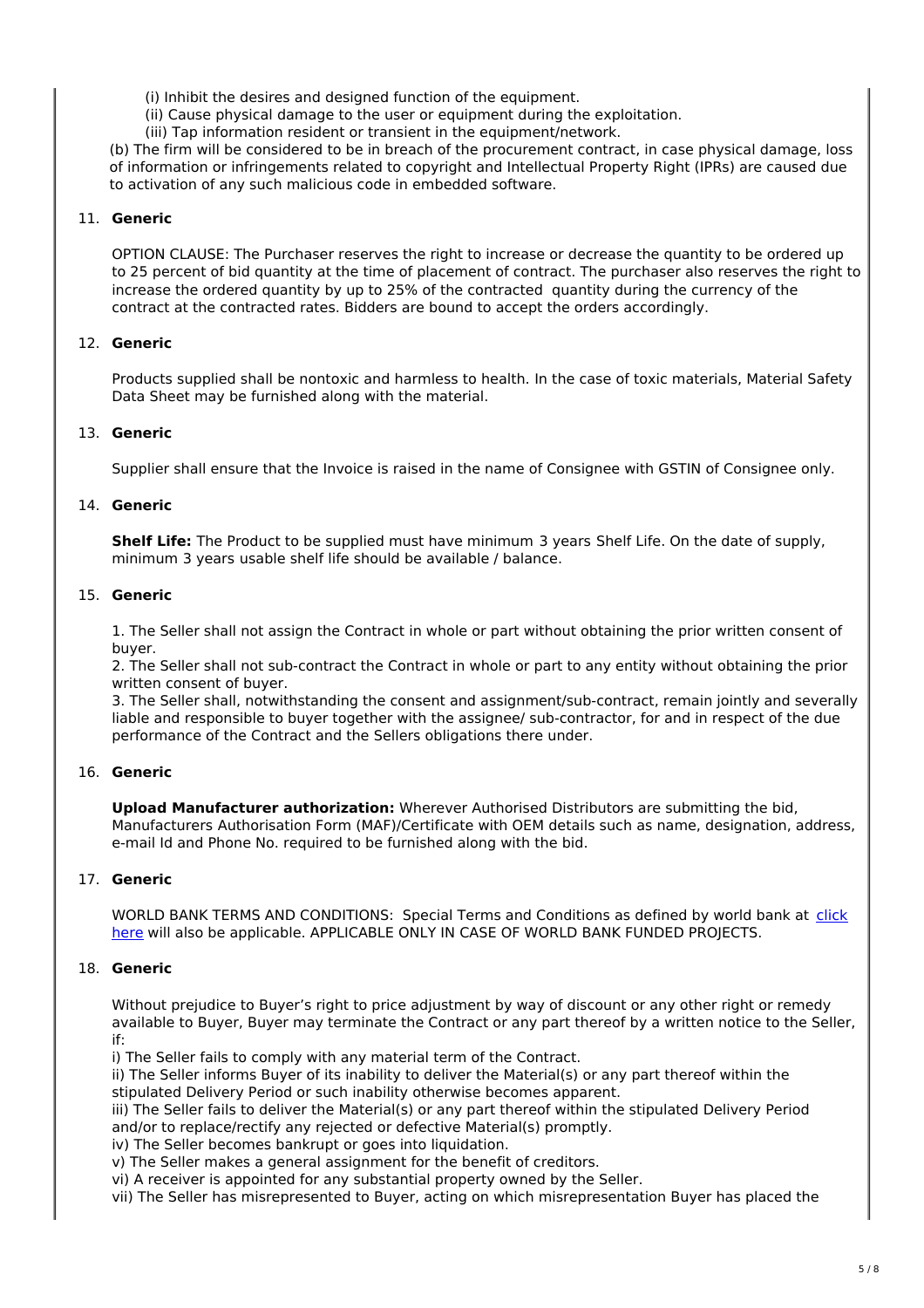Purchase Order on the Seller.

#### 19. **Generic**

While generating invoice in GeM portal, the seller must upload scanned copy of GST invoice and the screenshot of GST portal confirming payment of GST.

#### 20. **Purchase Preference (Centre)**

Bid reserved for Make In India products: Procurement under this bid is reserved for purchase from Class 1 local suppliers as defined in public procurement (Preference to Make in India), Order 2017 as amended from time to time and its subsequent Orders/Notifications issued by concerned Nodal Ministry for specific Goods/Products. The minimum local content to qualify as a class 1 local supplier is denoted in the bid document 50%. All bidders must upload a certificate from the OEM regarding the percentage of the local content and the details of locations at which the local value addition is made along with their bid, failing which the bid is liable to be rejected. In case the bid value is more than Rs 10 Crore, the declaration relating to percentage of local content shall be certified by the statutory auditor or cost auditor, if the OEM is a company and by a practicing cost accountant or a chartered accountant for OEMs other than companies as per the Public Procurement (preference to Make-in -India) order 2017 dated 04.06.2020 . In case Buyer has selected Purchase preference to Micro and Small Enterprises clause in the bid, the same will get precedence over this clause.

#### 21. **Purchase Preference (Centre)**

Indian suppliers of this item are not allowed to participate and/ or compete in procurement by some foreign governments. Bidders / products from such countries are not eligible / not allowed to participate in this bid in terms of clause 1 (d) of Public Procurement (Preference to Make in India) Order, 2017

#### 22. **Purchase Preference (Centre)**

Procurement under this bid is reserved for purchase from Micro and Small Enterprises whose credentials are validated online through Udyog Aadhaar for that product category. If the bidder wants to avail the reservation benefit, the bidder must be the manufacturer of the offered product in case of bid for supply of goods. Traders are excluded from the purview of Public Procurement Policy for Micro and Small Enterprises. In respect of bid for Services, the bidder must be the Service provider of the offered Service. Relevant documentary evidence in this regard shall be uploaded along with the bid in respect of the offered product or service.

#### 23. **Purchase Preference (Centre)**

Purchase preference to Micro and Small Enterprises (MSEs): Purchase preference will be given to MSEs as defined in Public Procurement Policy for Micro and Small Enterprises (MSEs) Order, 2012 dated 23.03.2012 issued by Ministry of Micro, Small and Medium Enterprises and its subsequent Orders/Notifications issued by concerned Ministry. If the bidder wants to avail the Purchase preference, the bidder must be the manufacturer of the offered product in case of bid for supply of goods. Traders are excluded from the purview of Public Procurement Policy for Micro and Small Enterprises. In respect of bid for Services, the bidder must be the Service provider of the offered Service. Relevant documentary evidence in this regard shall be uploaded along with the bid in respect of the offered product or service. If L-1 is not an MSE and MSE Seller (s) has/have quoted price within L-1+ 15% of margin of purchase preference /price band defined in relevant policy, such Seller shall be given opportunity to match L-1 price and contract will be awarded for percentage of 5% of total value.

#### 24. **Purchase Preference (Centre)**

Purchase Preference linked with Local Content (PP-LC) Policy:

The bid clause regarding "Preference to Make In India products" stands modified in this bid and shall be governed by the PPLC Policy No. FP-20013/2/2017-FP-PNG dated 17.11.2020 issued by MoP&NG as amended up to date. Accordingly, bidders with Local Content less than or equal to 20% will be treated as "Non Local Supplier". The prescribed LC shall be applicable on the date of Bid opening. Sanctions on the bidders for false / wrong declaration or not fulfilling the Local Content requirement shall be as per the PPLC policy. Further following additional provisions are added in the certification and verification of local content provision of the Preference to Make in India clause: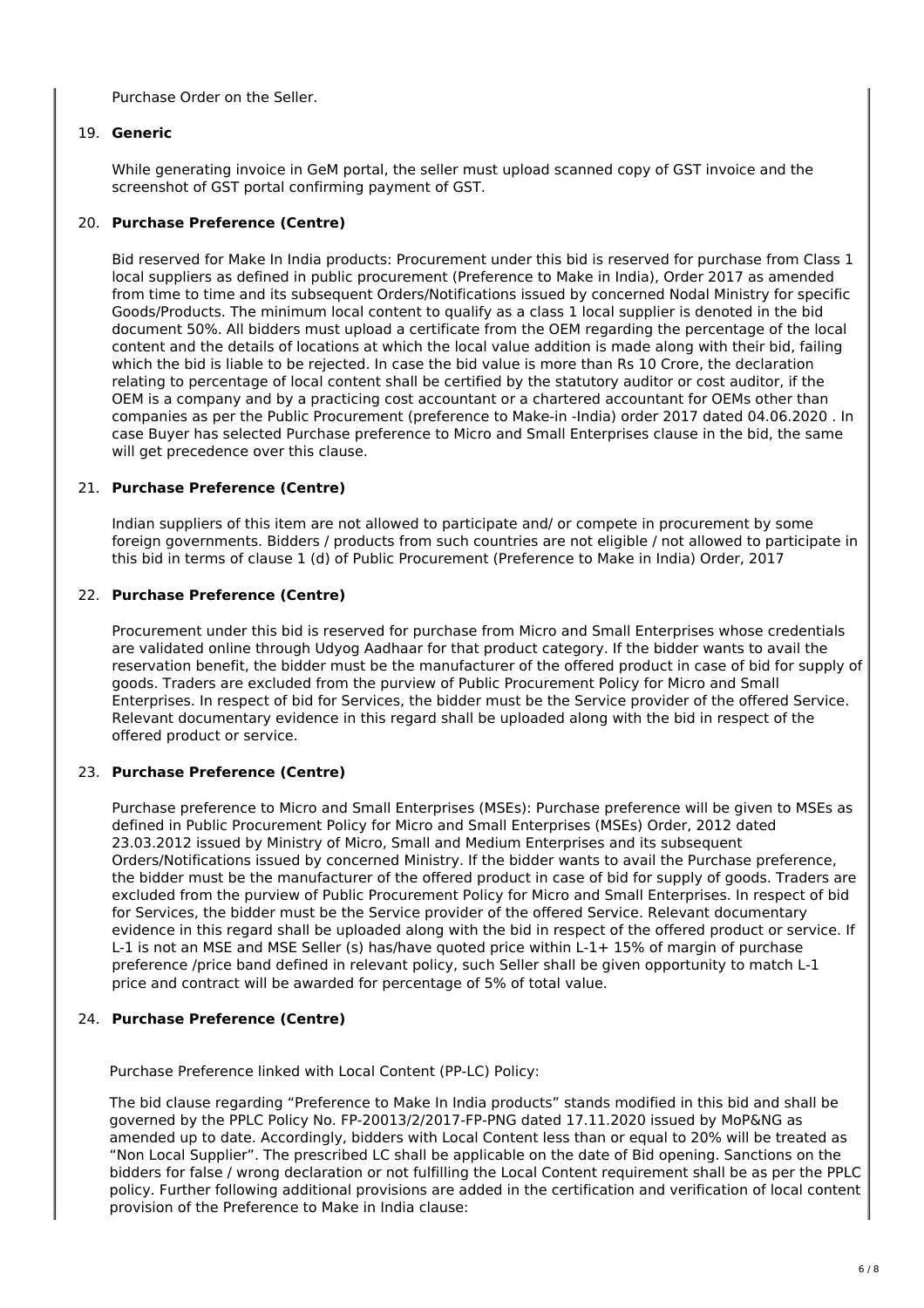- i. In case of foreign bidder, certificate from the statutory auditor or cost auditor of their own office or subsidiary in India giving the percentage of local content is also acceptable. In case office or subsidiary in India does not exist or Indian office/subsidiary is not required to appoint statutory auditor or cost auditor, certificate from practicing cost accountant or practicing chartered accountant giving the percentage of local content is also acceptable.
- ii. Along with Each Invoice: The local content certificate (issued by statutory auditor on behalf of procuring company) shall be submitted along with each invoice raised. However, the % of local content may vary with each invoice while maintaining the overall % of local content for the total work/purchase of the pro-rata local content requirement. In case, it is not satisfied cumulatively in the invoices raised up to that stage, the supplier shall indicate how the local content requirement would be met in the subsequent stages.
- iii. The bidder shall submit an undertaking from the authorized signatory of bidder having the Power of Attorney along with the bid stating the bidder meets the mandatory minimum LC requirement and such undertaking shall become a part of the contract.

## 25. **Purchase Preference (Centre)**

Preference to Make In India products (For bids less than 200 Crore):Preference shall be given to Class 1 local supplier as defined in public procurement (Preference to Make in India), Order 2017 as amended from time to time and its subsequent Orders/Notifications issued by concerned Nodal Ministry for specific Goods/Products. The minimum local content to qualify as a Class 1 local supplier is denoted in the bid document 50%. If the bidder wants to avail the Purchase preference, the bidder must upload a certificate from the OEM regarding the percentage of the local content and the details of locations at which the local value addition is made along with their bid, failing which no purchase preference shall be granted. In case the bid value is more than Rs 10 Crore, the declaration relating to percentage of local content shall be certified by the statutory auditor or cost auditor, if the OEM is a company and by a practicing cost accountant or a chartered accountant for OEMs other than companies as per the Public Procurement (preference to Make-in -India) order 2017 dated 04.06.2020. Only Class-I and Class-II Local suppliers as per MII order dated 4.6.2020 will be eligible to bid. Non - Local suppliers as per MII order dated 04.06.2020 are not eligible to participate. In case Buyer has selected Purchase preference to Micro and Small Enterprises clause in the bid, the same will get precedence over this clause.

#### 26. **Purchase Preference (Centre)**

Preference to Make In India products (for bids greater than 200 Crore) (can also be used in Bids less than 200 Crore but only after exemption by competent authority as defined in Deptt of Expenditure OM dated 28.5.2020): Preference shall be given to Class 1 local supplier as defined in public procurement (Preference to Make in India), Order 2017 as amended from time to time and its subsequent Orders/Notifications issued by concerned Nodal Ministry for specific Goods/Products. The minimum local content to qualify as a Class 1 local supplier is denoted in the bid document 50%. If the bidder wants to avail the Purchase preference, the bidder must upload a certificate from the OEM regarding the percentage of the local content and the details of locations at which the local value addition is made along with their bid, failing which no purchase preference shall be granted. In case the bid value is more than Rs 10 Crore, the declaration relating to percentage of local content shall be certified by the statutory auditor or cost auditor, if the OEM is a company and by a practicing cost accountant or a chartered accountant for OEMs other than companies as per the Public Procurement (preference to Make-in -India) order 2017 dated 04.06.2020. In case Buyer has selected Purchase preference to Micro and Small Enterprises clause in the bid, the same will get precedence over this clause.

## **Disclaimer**

The additional terms and conditions have been incorporated by the Buyer after approval of the Competent Authority in Buyer Organization. Buyer organization is solely responsible for the impact of these clauses on the bidding process, its outcome and consequences thereof including any eccentricity / restriction arising in the bidding process due to these ATCs and due to modification of technical specification and / or terms and conditions governing the bid. Any clause incorporated by the Buyer such as demanding Tender Sample, incorporating any clause against the MSME policy and Preference to make in India Policy, mandating any Brand names or Foreign Certification, changing the default time period for Acceptance of material or payment timeline governed by OM of Department of Expenditure shall be null and void and would not be considered part of bid. Further any reference of conditions published on any external site or reference to external documents / clauses shall also be null and void. If any seller has any objection / grievance against these additional clauses or otherwise on any aspect of this bid, they can raise their representation against the same by using the